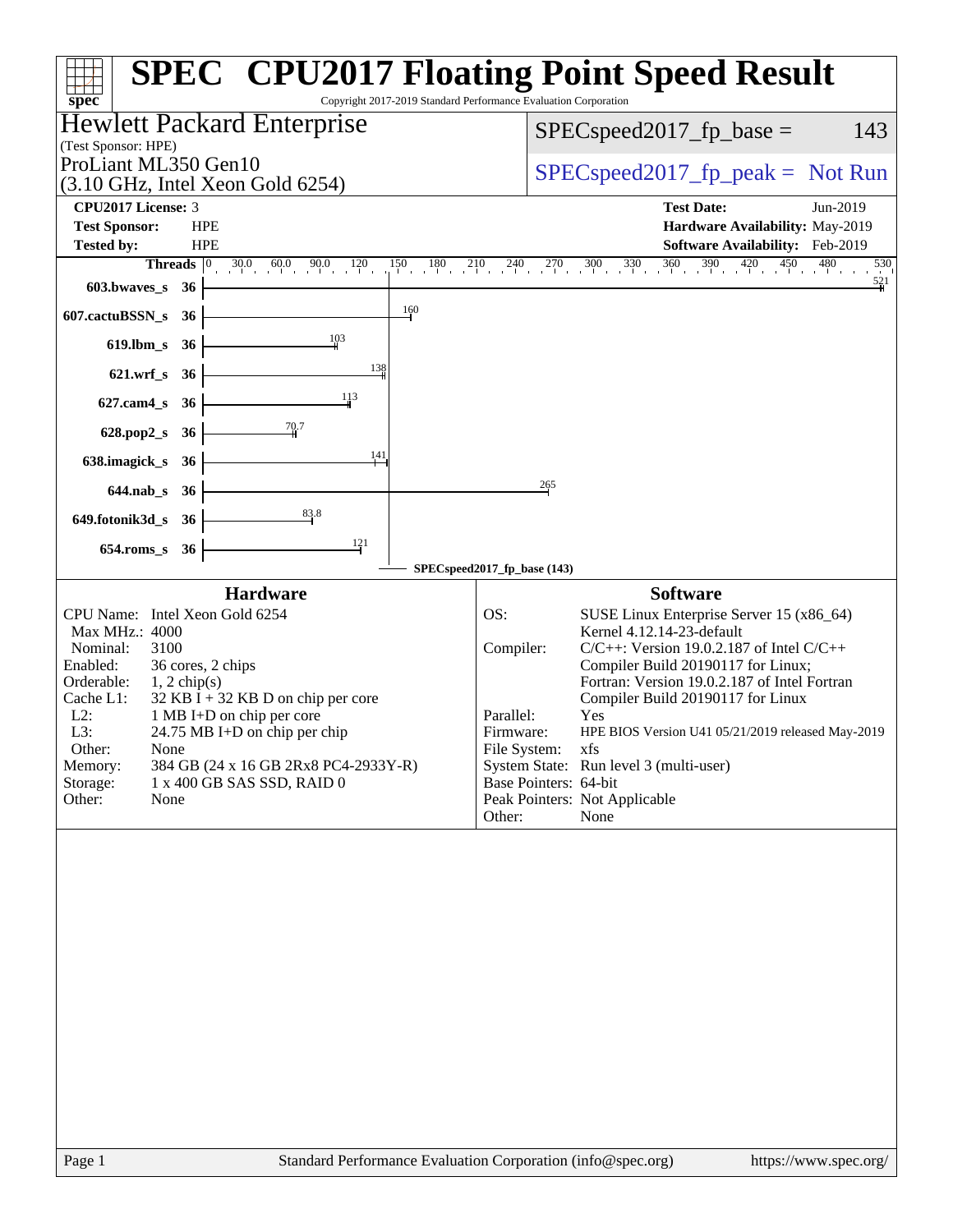# **[SPEC CPU2017 Floating Point Speed Result](http://www.spec.org/auto/cpu2017/Docs/result-fields.html#SPECCPU2017FloatingPointSpeedResult)**

Copyright 2017-2019 Standard Performance Evaluation Corporation

## Hewlett Packard Enterprise

(Test Sponsor: HPE)

**[spec](http://www.spec.org/)**

(3.10 GHz, Intel Xeon Gold 6254)

 $SPEC speed2017<sub>fp</sub> base = 143$ 

## ProLiant ML350 Gen10  $SPEC speed2017$  [p\_peak = Not Run

**[CPU2017 License:](http://www.spec.org/auto/cpu2017/Docs/result-fields.html#CPU2017License)** 3 **[Test Date:](http://www.spec.org/auto/cpu2017/Docs/result-fields.html#TestDate)** Jun-2019 **[Test Sponsor:](http://www.spec.org/auto/cpu2017/Docs/result-fields.html#TestSponsor)** HPE **[Hardware Availability:](http://www.spec.org/auto/cpu2017/Docs/result-fields.html#HardwareAvailability)** May-2019 **[Tested by:](http://www.spec.org/auto/cpu2017/Docs/result-fields.html#Testedby)** HPE **[Software Availability:](http://www.spec.org/auto/cpu2017/Docs/result-fields.html#SoftwareAvailability)** Feb-2019

#### **[Results Table](http://www.spec.org/auto/cpu2017/Docs/result-fields.html#ResultsTable)**

|                                   | <b>Base</b>                |                |                |                |       | <b>Peak</b>    |            |                |                |              |                |              |                |              |
|-----------------------------------|----------------------------|----------------|----------------|----------------|-------|----------------|------------|----------------|----------------|--------------|----------------|--------------|----------------|--------------|
| <b>Benchmark</b>                  | <b>Threads</b>             | <b>Seconds</b> | Ratio          | <b>Seconds</b> | Ratio | <b>Seconds</b> | Ratio      | <b>Threads</b> | <b>Seconds</b> | <b>Ratio</b> | <b>Seconds</b> | <b>Ratio</b> | <b>Seconds</b> | <b>Ratio</b> |
| $603.bwaves$ s                    | 36                         | <u>113</u>     | 521            | 113            | 520   | 113            | 523        |                |                |              |                |              |                |              |
| 607.cactuBSSN s                   | 36                         | 104            | 160            | 105            | 159   | 104            | <b>160</b> |                |                |              |                |              |                |              |
| $619.1$ bm s                      | 36                         | 50.8           | 103            | 51.8           | 101   | 50.8           | 103        |                |                |              |                |              |                |              |
| $621.wrf$ s                       | 36                         | 95.9           | 138            | 96.1           | 138   | 95.0           | 139        |                |                |              |                |              |                |              |
| $627.cam4_s$                      | 36                         | 78.7           | <u>113</u>     | 78.5           | 113   | 79.5           | 111        |                |                |              |                |              |                |              |
| $628.pop2_s$                      | 36                         | 166            | 71.5           | 172            | 69.2  | 168            | 70.7       |                |                |              |                |              |                |              |
| 638.imagick_s                     | 36                         | 109            | 132            | 102            | 141   | 102            | 141        |                |                |              |                |              |                |              |
| $644$ .nab s                      | 36                         | 65.9           | 265            | 65.9           | 265   | 65.9           | 265        |                |                |              |                |              |                |              |
| 649.fotonik3d s                   | 36                         | <u>109</u>     | 83.8           | 109            | 83.3  | 109            | 83.8       |                |                |              |                |              |                |              |
| $654$ .roms s                     | 36                         | 130            | 121            | 130            | 121   | <b>130</b>     | 121        |                |                |              |                |              |                |              |
| $SPEC speed2017$ fp base =<br>143 |                            |                |                |                |       |                |            |                |                |              |                |              |                |              |
|                                   | $SPECspeed2017_fp\_peak =$ |                | <b>Not Run</b> |                |       |                |            |                |                |              |                |              |                |              |

Results appear in the [order in which they were run.](http://www.spec.org/auto/cpu2017/Docs/result-fields.html#RunOrder) Bold underlined text [indicates a median measurement](http://www.spec.org/auto/cpu2017/Docs/result-fields.html#Median).

#### **[Operating System Notes](http://www.spec.org/auto/cpu2017/Docs/result-fields.html#OperatingSystemNotes)**

 Stack size set to unlimited using "ulimit -s unlimited" Transparent Huge Pages enabled by default Prior to runcpu invocation Filesystem page cache synced and cleared with: sync; echo 3> /proc/sys/vm/drop\_caches

### **[General Notes](http://www.spec.org/auto/cpu2017/Docs/result-fields.html#GeneralNotes)**

Environment variables set by runcpu before the start of the run:  $KMP$  AFFINITY = "granularity=fine, compact" LD\_LIBRARY\_PATH = "/home/cpu2017\_u2/lib/ia32:/home/cpu2017\_u2/lib/intel64" OMP\_STACKSIZE = "192M"

 Binaries compiled on a system with 1x Intel Core i9-7900X CPU + 32GB RAM memory using Redhat Enterprise Linux 7.5 NA: The test sponsor attests, as of date of publication, that CVE-2017-5754 (Meltdown) is mitigated in the system as tested and documented. Yes: The test sponsor attests, as of date of publication, that CVE-2017-5753 (Spectre variant 1) is mitigated in the system as tested and documented. Yes: The test sponsor attests, as of date of publication, that CVE-2017-5715 (Spectre variant 2) is mitigated in the system as tested and documented.

### **[Platform Notes](http://www.spec.org/auto/cpu2017/Docs/result-fields.html#PlatformNotes)**

BIOS Configuration: Hyper-Threading set to Disabled Thermal Configuration set to Maximum Cooling

**(Continued on next page)**

Page 2 Standard Performance Evaluation Corporation [\(info@spec.org\)](mailto:info@spec.org) <https://www.spec.org/>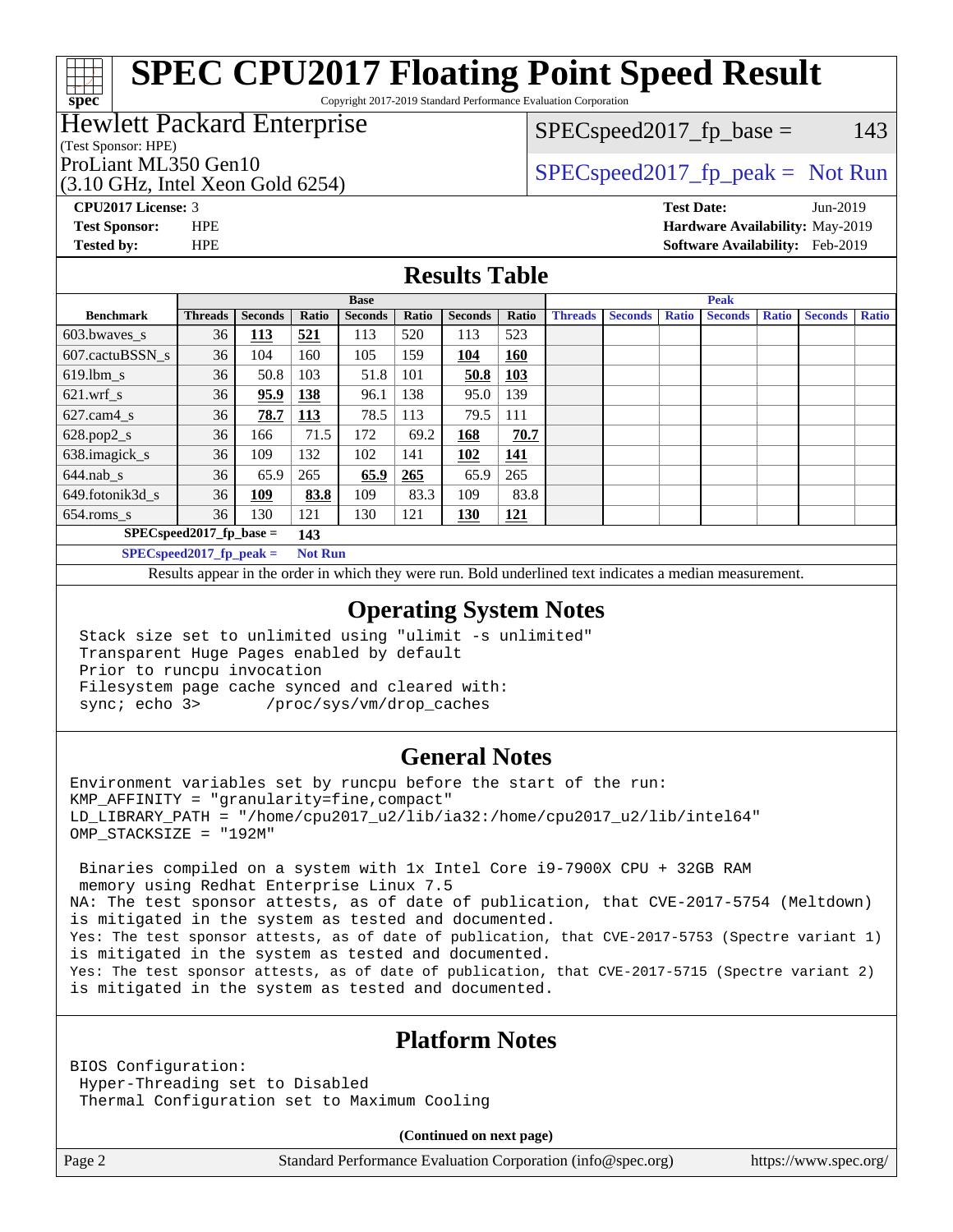# **[SPEC CPU2017 Floating Point Speed Result](http://www.spec.org/auto/cpu2017/Docs/result-fields.html#SPECCPU2017FloatingPointSpeedResult)**

Copyright 2017-2019 Standard Performance Evaluation Corporation

## Hewlett Packard Enterprise

 $SPEC speed2017<sub>fp</sub> base = 143$ 

## (Test Sponsor: HPE)

(3.10 GHz, Intel Xeon Gold 6254)

ProLiant ML350 Gen10  $SPEC speed2017$  [p\_peak = Not Run

**[spec](http://www.spec.org/)**

**[CPU2017 License:](http://www.spec.org/auto/cpu2017/Docs/result-fields.html#CPU2017License)** 3 **[Test Date:](http://www.spec.org/auto/cpu2017/Docs/result-fields.html#TestDate)** Jun-2019 **[Test Sponsor:](http://www.spec.org/auto/cpu2017/Docs/result-fields.html#TestSponsor)** HPE **[Hardware Availability:](http://www.spec.org/auto/cpu2017/Docs/result-fields.html#HardwareAvailability)** May-2019 **[Tested by:](http://www.spec.org/auto/cpu2017/Docs/result-fields.html#Testedby)** HPE **[Software Availability:](http://www.spec.org/auto/cpu2017/Docs/result-fields.html#SoftwareAvailability)** Feb-2019

#### **[Platform Notes \(Continued\)](http://www.spec.org/auto/cpu2017/Docs/result-fields.html#PlatformNotes)**

Page 3 Standard Performance Evaluation Corporation [\(info@spec.org\)](mailto:info@spec.org) <https://www.spec.org/> Memory Patrol Scrubbing set to Disabled LLC Prefetch set to Enabled LLC Dead Line Allocation set to Disabled Enhanced Processor Performance set to Enabled Workload Profile set to General Peak Frequency Compute Energy/Performance Bias set to Balanced Power Workload Profile set to Custom Numa Group Size Optimization set to Flat Sysinfo program /home/cpu2017\_u2/bin/sysinfo Rev: r5974 of 2018-05-19 9bcde8f2999c33d61f64985e45859ea9 running on ml350-sles15-utpal Thu Jun 27 03:02:22 2019 SUT (System Under Test) info as seen by some common utilities. For more information on this section, see <https://www.spec.org/cpu2017/Docs/config.html#sysinfo> From /proc/cpuinfo model name : Intel(R) Xeon(R) Gold 6254 CPU @ 3.10GHz 2 "physical id"s (chips) 36 "processors" cores, siblings (Caution: counting these is hw and system dependent. The following excerpts from /proc/cpuinfo might not be reliable. Use with caution.) cpu cores : 18 siblings : 18 physical 0: cores 0 1 2 3 4 8 9 10 11 16 17 18 19 20 24 25 26 27 physical 1: cores 0 1 2 3 4 8 9 10 11 16 17 18 19 20 24 25 26 27 From lscpu: Architecture: x86\_64 CPU op-mode(s): 32-bit, 64-bit Byte Order: Little Endian CPU(s): 36 On-line CPU(s) list: 0-35 Thread(s) per core: 1 Core(s) per socket: 18 Socket(s): 2 NUMA node(s): 2 Vendor ID: GenuineIntel CPU family: 6 Model: 85 Model name: Intel(R) Xeon(R) Gold 6254 CPU @ 3.10GHz Stepping: CPU MHz: 3100.000 BogoMIPS: 6200.00 Virtualization: VT-x L1d cache: 32K L1i cache: 32K **(Continued on next page)**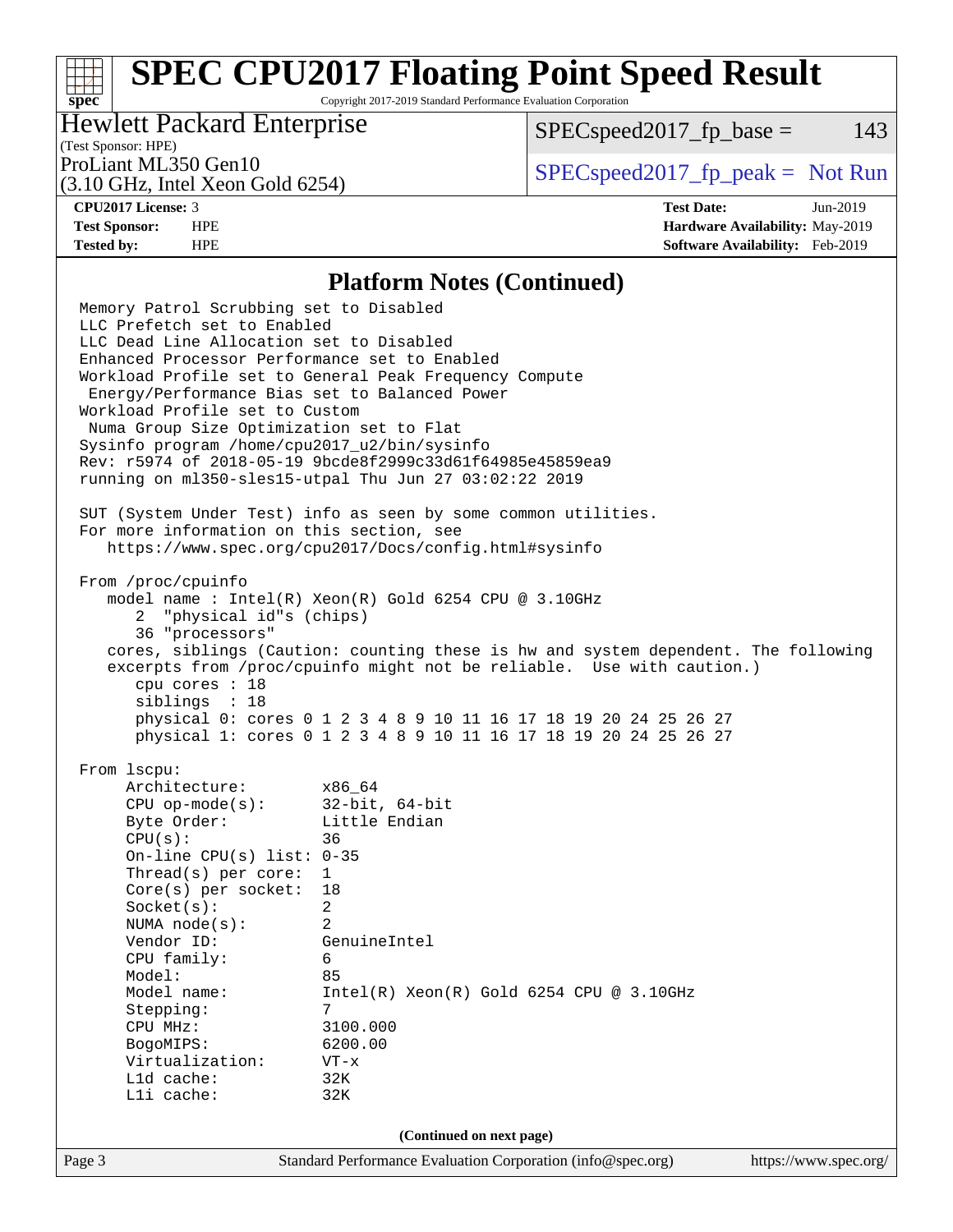#### Page 4 Standard Performance Evaluation Corporation [\(info@spec.org\)](mailto:info@spec.org) <https://www.spec.org/> **[spec](http://www.spec.org/) [SPEC CPU2017 Floating Point Speed Result](http://www.spec.org/auto/cpu2017/Docs/result-fields.html#SPECCPU2017FloatingPointSpeedResult)** Copyright 2017-2019 Standard Performance Evaluation Corporation (Test Sponsor: HPE) Hewlett Packard Enterprise (3.10 GHz, Intel Xeon Gold 6254) ProLiant ML350 Gen10  $SPEC speed2017$  [p\_peak = Not Run  $SPEC speed2017<sub>fp</sub> base = 143$ **[CPU2017 License:](http://www.spec.org/auto/cpu2017/Docs/result-fields.html#CPU2017License)** 3 **[Test Date:](http://www.spec.org/auto/cpu2017/Docs/result-fields.html#TestDate)** Jun-2019 **[Test Sponsor:](http://www.spec.org/auto/cpu2017/Docs/result-fields.html#TestSponsor)** HPE **[Hardware Availability:](http://www.spec.org/auto/cpu2017/Docs/result-fields.html#HardwareAvailability)** May-2019 **[Tested by:](http://www.spec.org/auto/cpu2017/Docs/result-fields.html#Testedby)** HPE **[Software Availability:](http://www.spec.org/auto/cpu2017/Docs/result-fields.html#SoftwareAvailability)** Feb-2019 **[Platform Notes \(Continued\)](http://www.spec.org/auto/cpu2017/Docs/result-fields.html#PlatformNotes)** L2 cache: 1024K L3 cache: 25344K NUMA node0 CPU(s): 0-17 NUMA node1 CPU(s): 18-35 Flags: fpu vme de pse tsc msr pae mce cx8 apic sep mtrr pge mca cmov pat pse36 clflush dts acpi mmx fxsr sse sse2 ss ht tm pbe syscall nx pdpe1gb rdtscp lm constant\_tsc art arch\_perfmon pebs bts rep\_good nopl xtopology nonstop\_tsc cpuid aperfmperf tsc\_known\_freq pni pclmulqdq dtes64 monitor ds\_cpl vmx smx est tm2 ssse3 sdbg fma cx16 xtpr pdcm pcid dca sse4\_1 sse4\_2 x2apic movbe popcnt tsc\_deadline\_timer aes xsave avx f16c rdrand lahf\_lm abm 3dnowprefetch cpuid\_fault epb cat\_l3 cdp\_l3 invpcid\_single intel\_ppin mba tpr\_shadow vnmi flexpriority ept vpid fsgsbase tsc\_adjust bmi1 hle avx2 smep bmi2 erms invpcid rtm cqm mpx rdt\_a avx512f avx512dq rdseed adx smap clflushopt clwb intel\_pt avx512cd avx512bw avx512vl xsaveopt xsavec xgetbv1 xsaves cqm\_llc cqm\_occup\_llc cqm\_mbm\_total cqm\_mbm\_local ibpb ibrs stibp dtherm ida arat pln pts pku ospke avx512\_vnni arch\_capabilities ssbd /proc/cpuinfo cache data cache size : 25344 KB From numactl --hardware WARNING: a numactl 'node' might or might not correspond to a physical chip. available: 2 nodes (0-1) node 0 cpus: 0 1 2 3 4 5 6 7 8 9 10 11 12 13 14 15 16 17 node 0 size: 193118 MB node 0 free: 192833 MB node 1 cpus: 18 19 20 21 22 23 24 25 26 27 28 29 30 31 32 33 34 35 node 1 size: 193502 MB node 1 free: 193032 MB node distances: node 0 1 0: 10 21 1: 21 10 From /proc/meminfo MemTotal: 395900164 kB HugePages\_Total: 0 Hugepagesize: 2048 kB From /etc/\*release\* /etc/\*version\* os-release: NAME="SLES" VERSION="15" VERSION\_ID="15" PRETTY\_NAME="SUSE Linux Enterprise Server 15" ID="sles" ID\_LIKE="suse" ANSI\_COLOR="0;32" **(Continued on next page)**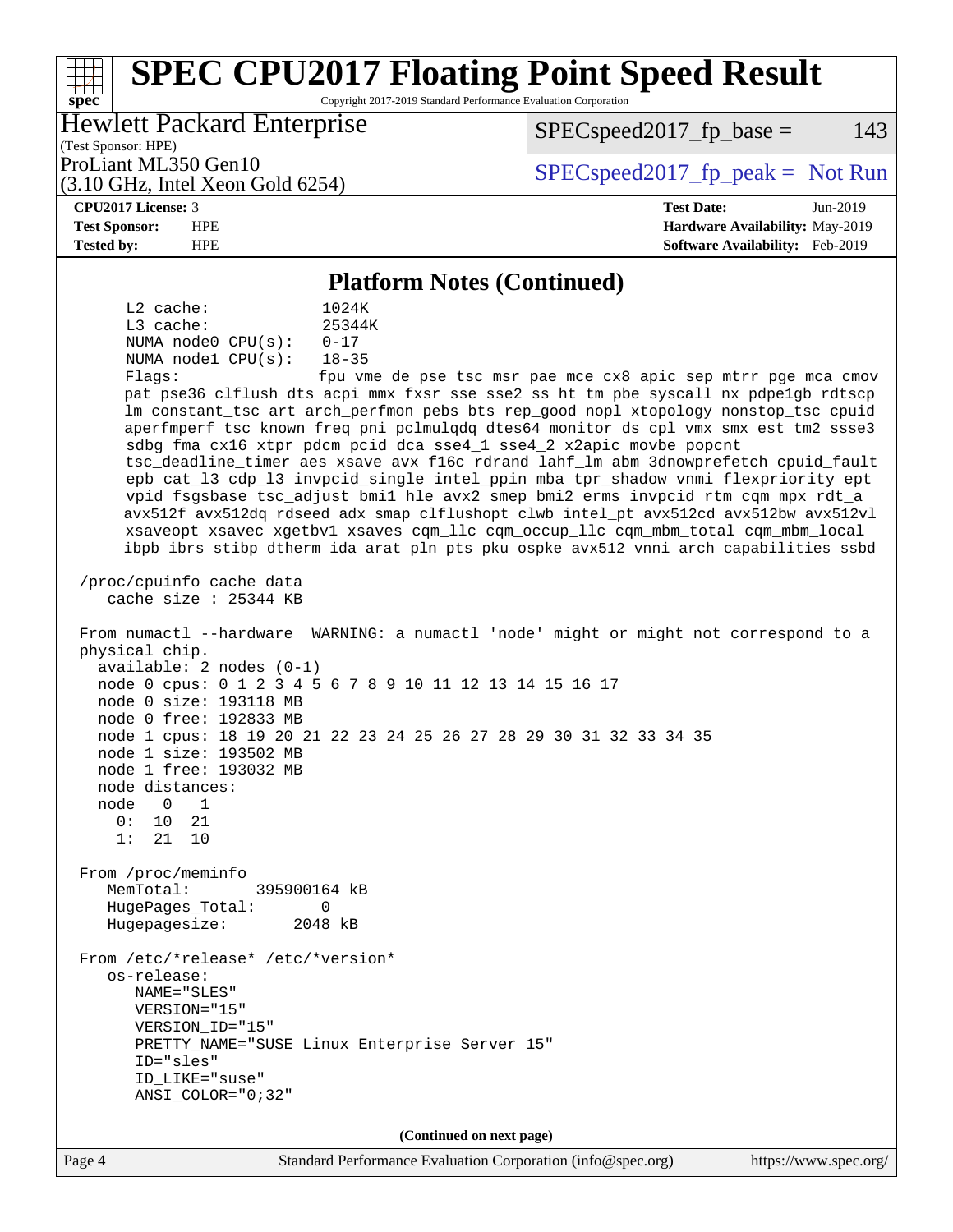#### **[spec](http://www.spec.org/) [SPEC CPU2017 Floating Point Speed Result](http://www.spec.org/auto/cpu2017/Docs/result-fields.html#SPECCPU2017FloatingPointSpeedResult)** Copyright 2017-2019 Standard Performance Evaluation Corporation Hewlett Packard Enterprise

(Test Sponsor: HPE)

(3.10 GHz, Intel Xeon Gold 6254)

 $SPEC speed2017_fp\_base = 143$ 

ProLiant ML350 Gen10  $SPEC speed2017_f$   $peak = Not Run$ 

**[CPU2017 License:](http://www.spec.org/auto/cpu2017/Docs/result-fields.html#CPU2017License)** 3 **[Test Date:](http://www.spec.org/auto/cpu2017/Docs/result-fields.html#TestDate)** Jun-2019 **[Test Sponsor:](http://www.spec.org/auto/cpu2017/Docs/result-fields.html#TestSponsor)** HPE **[Hardware Availability:](http://www.spec.org/auto/cpu2017/Docs/result-fields.html#HardwareAvailability)** May-2019 **[Tested by:](http://www.spec.org/auto/cpu2017/Docs/result-fields.html#Testedby)** HPE **[Software Availability:](http://www.spec.org/auto/cpu2017/Docs/result-fields.html#SoftwareAvailability)** Feb-2019

#### **[Platform Notes \(Continued\)](http://www.spec.org/auto/cpu2017/Docs/result-fields.html#PlatformNotes)**

CPE\_NAME="cpe:/o:suse:sles:15"

uname -a:

 Linux ml350-sles15-utpal 4.12.14-23-default #1 SMP Tue May 29 21:04:44 UTC 2018 (cd0437b) x86\_64 x86\_64 x86\_64 GNU/Linux

Kernel self-reported vulnerability status:

 CVE-2017-5754 (Meltdown): Not affected CVE-2017-5753 (Spectre variant 1): Mitigation: \_\_user pointer sanitization CVE-2017-5715 (Spectre variant 2): Mitigation: Indirect Branch Restricted Speculation, IBPB, IBRS\_FW

run-level 3 Jun 27 03:00

 SPEC is set to: /home/cpu2017\_u2 Filesystem Type Size Used Avail Use% Mounted on /dev/sda3 xfs 407G 44G 363G 11% /home

 Additional information from dmidecode follows. WARNING: Use caution when you interpret this section. The 'dmidecode' program reads system data which is "intended to allow hardware to be accurately determined", but the intent may not be met, as there are frequent changes to hardware, firmware, and the "DMTF SMBIOS" standard. BIOS HPE U41 05/21/2019 Memory:

24x UNKNOWN NOT AVAILABLE 16 GB 2 rank 2933

(End of data from sysinfo program)

#### **[Compiler Version Notes](http://www.spec.org/auto/cpu2017/Docs/result-fields.html#CompilerVersionNotes)**

============================================================================== CC 619.lbm\_s(base) 638.imagick\_s(base) 644.nab\_s(base) ------------------------------------------------------------------------------ Intel(R) C Intel(R) 64 Compiler for applications running on Intel(R) 64, Version 19.0.2.187 Build 20190117 Copyright (C) 1985-2019 Intel Corporation. All rights reserved. ------------------------------------------------------------------------------ ============================================================================== FC 607.cactuBSSN\_s(base) ------------------------------------------------------------------------------ Intel(R)  $C++$  Intel(R) 64 Compiler for applications running on Intel(R) 64, Version 19.0.2.187 Build 20190117 Copyright (C) 1985-2019 Intel Corporation. All rights reserved. Intel(R) C Intel(R) 64 Compiler for applications running on Intel(R)  $64$ , **(Continued on next page)**

Page 5 Standard Performance Evaluation Corporation [\(info@spec.org\)](mailto:info@spec.org) <https://www.spec.org/>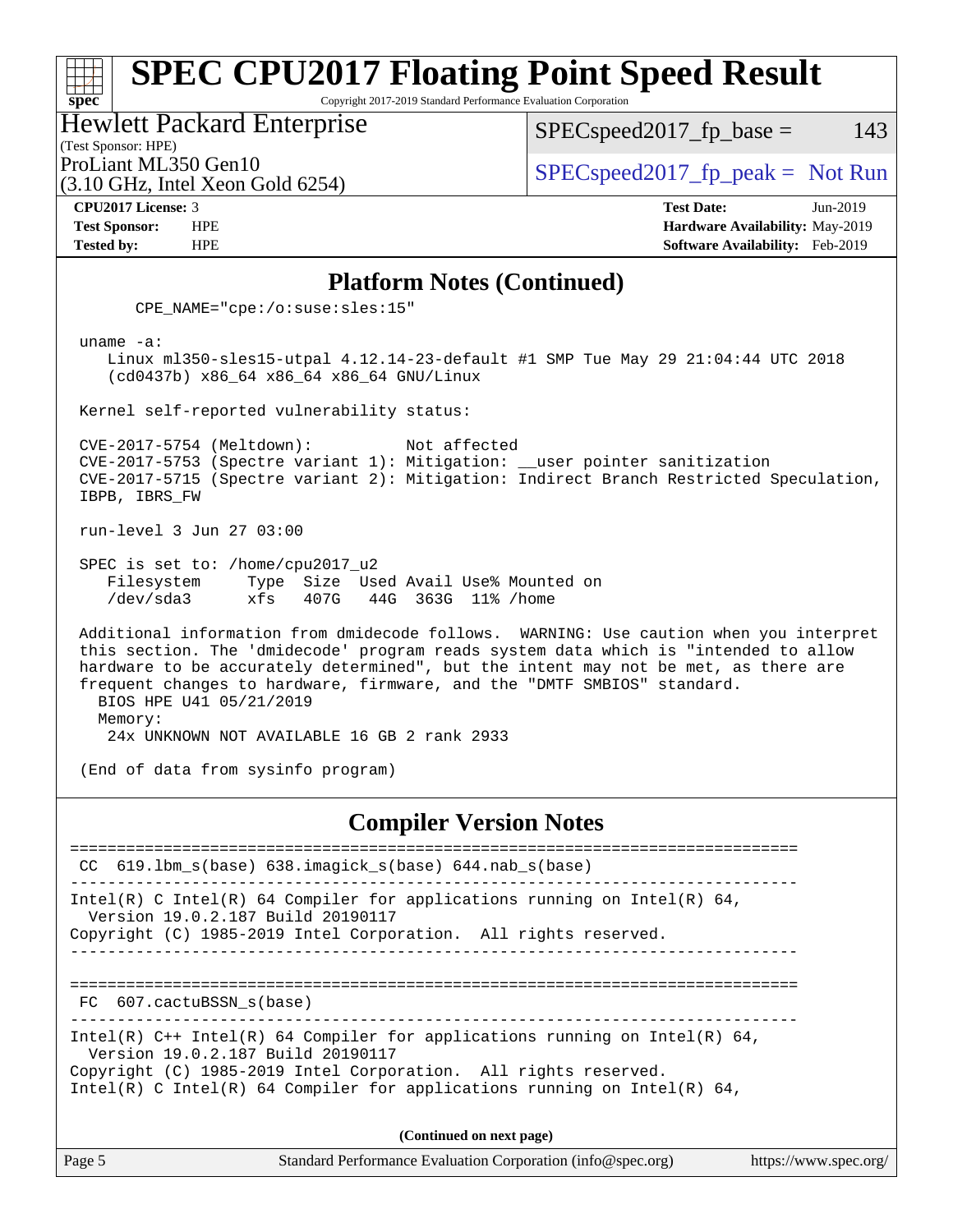## **[spec](http://www.spec.org/) [SPEC CPU2017 Floating Point Speed Result](http://www.spec.org/auto/cpu2017/Docs/result-fields.html#SPECCPU2017FloatingPointSpeedResult)**

Copyright 2017-2019 Standard Performance Evaluation Corporation

Hewlett Packard Enterprise

(3.10 GHz, Intel Xeon Gold 6254)

 $SPEC speed2017_fp\_base = 143$ 

(Test Sponsor: HPE)

ProLiant ML350 Gen10  $SPEC speed2017$  [p\_peak = Not Run

| <b>CPU2017 License: 3</b> |  |
|---------------------------|--|
|                           |  |

**[CPU2017 License:](http://www.spec.org/auto/cpu2017/Docs/result-fields.html#CPU2017License)** 3 **[Test Date:](http://www.spec.org/auto/cpu2017/Docs/result-fields.html#TestDate)** Jun-2019 **[Test Sponsor:](http://www.spec.org/auto/cpu2017/Docs/result-fields.html#TestSponsor)** HPE **[Hardware Availability:](http://www.spec.org/auto/cpu2017/Docs/result-fields.html#HardwareAvailability)** May-2019 **[Tested by:](http://www.spec.org/auto/cpu2017/Docs/result-fields.html#Testedby)** HPE **[Software Availability:](http://www.spec.org/auto/cpu2017/Docs/result-fields.html#SoftwareAvailability)** Feb-2019

### **[Compiler Version Notes \(Continued\)](http://www.spec.org/auto/cpu2017/Docs/result-fields.html#CompilerVersionNotes)**

| $\mathbf{C}$                                                                                                                                                                                                                |
|-----------------------------------------------------------------------------------------------------------------------------------------------------------------------------------------------------------------------------|
| Version 19.0.2.187 Build 20190117<br>Copyright (C) 1985-2019 Intel Corporation. All rights reserved.<br>Intel(R) Fortran Intel(R) 64 Compiler for applications running on Intel(R)<br>64, Version 19.0.2.187 Build 20190117 |
| Copyright (C) 1985-2019 Intel Corporation. All rights reserved.                                                                                                                                                             |
|                                                                                                                                                                                                                             |
|                                                                                                                                                                                                                             |
| $FC 603.bwaves_s(base) 649.fotonik3d_s(base) 654.roms_s(base)$                                                                                                                                                              |
| Intel(R) Fortran Intel(R) 64 Compiler for applications running on Intel(R)<br>64, Version 19.0.2.187 Build 20190117                                                                                                         |
| Copyright (C) 1985-2019 Intel Corporation. All rights reserved.                                                                                                                                                             |
|                                                                                                                                                                                                                             |
|                                                                                                                                                                                                                             |
| $CC$ 621.wrf_s(base) 627.cam4_s(base) 628.pop2_s(base)                                                                                                                                                                      |
| Intel(R) Fortran Intel(R) 64 Compiler for applications running on Intel(R)<br>64, Version 19.0.2.187 Build 20190117                                                                                                         |
| Copyright (C) 1985-2019 Intel Corporation. All rights reserved.                                                                                                                                                             |
| Intel(R) C Intel(R) 64 Compiler for applications running on Intel(R) 64,<br>Version 19.0.2.187 Build 20190117                                                                                                               |
| Copyright (C) 1985-2019 Intel Corporation. All rights reserved.                                                                                                                                                             |
|                                                                                                                                                                                                                             |

## **[Base Compiler Invocation](http://www.spec.org/auto/cpu2017/Docs/result-fields.html#BaseCompilerInvocation)**

[C benchmarks](http://www.spec.org/auto/cpu2017/Docs/result-fields.html#Cbenchmarks): [icc -m64 -std=c11](http://www.spec.org/cpu2017/results/res2019q3/cpu2017-20190708-16037.flags.html#user_CCbase_intel_icc_64bit_c11_33ee0cdaae7deeeab2a9725423ba97205ce30f63b9926c2519791662299b76a0318f32ddfffdc46587804de3178b4f9328c46fa7c2b0cd779d7a61945c91cd35)

[Fortran benchmarks](http://www.spec.org/auto/cpu2017/Docs/result-fields.html#Fortranbenchmarks): [ifort -m64](http://www.spec.org/cpu2017/results/res2019q3/cpu2017-20190708-16037.flags.html#user_FCbase_intel_ifort_64bit_24f2bb282fbaeffd6157abe4f878425411749daecae9a33200eee2bee2fe76f3b89351d69a8130dd5949958ce389cf37ff59a95e7a40d588e8d3a57e0c3fd751)

[Benchmarks using both Fortran and C](http://www.spec.org/auto/cpu2017/Docs/result-fields.html#BenchmarksusingbothFortranandC): [ifort -m64](http://www.spec.org/cpu2017/results/res2019q3/cpu2017-20190708-16037.flags.html#user_CC_FCbase_intel_ifort_64bit_24f2bb282fbaeffd6157abe4f878425411749daecae9a33200eee2bee2fe76f3b89351d69a8130dd5949958ce389cf37ff59a95e7a40d588e8d3a57e0c3fd751) [icc -m64 -std=c11](http://www.spec.org/cpu2017/results/res2019q3/cpu2017-20190708-16037.flags.html#user_CC_FCbase_intel_icc_64bit_c11_33ee0cdaae7deeeab2a9725423ba97205ce30f63b9926c2519791662299b76a0318f32ddfffdc46587804de3178b4f9328c46fa7c2b0cd779d7a61945c91cd35)

[Benchmarks using Fortran, C, and C++:](http://www.spec.org/auto/cpu2017/Docs/result-fields.html#BenchmarksusingFortranCandCXX) [icpc -m64](http://www.spec.org/cpu2017/results/res2019q3/cpu2017-20190708-16037.flags.html#user_CC_CXX_FCbase_intel_icpc_64bit_4ecb2543ae3f1412ef961e0650ca070fec7b7afdcd6ed48761b84423119d1bf6bdf5cad15b44d48e7256388bc77273b966e5eb805aefd121eb22e9299b2ec9d9) [icc -m64 -std=c11](http://www.spec.org/cpu2017/results/res2019q3/cpu2017-20190708-16037.flags.html#user_CC_CXX_FCbase_intel_icc_64bit_c11_33ee0cdaae7deeeab2a9725423ba97205ce30f63b9926c2519791662299b76a0318f32ddfffdc46587804de3178b4f9328c46fa7c2b0cd779d7a61945c91cd35) [ifort -m64](http://www.spec.org/cpu2017/results/res2019q3/cpu2017-20190708-16037.flags.html#user_CC_CXX_FCbase_intel_ifort_64bit_24f2bb282fbaeffd6157abe4f878425411749daecae9a33200eee2bee2fe76f3b89351d69a8130dd5949958ce389cf37ff59a95e7a40d588e8d3a57e0c3fd751)

## **[Base Portability Flags](http://www.spec.org/auto/cpu2017/Docs/result-fields.html#BasePortabilityFlags)**

603.bwaves\_s: [-DSPEC\\_LP64](http://www.spec.org/cpu2017/results/res2019q3/cpu2017-20190708-16037.flags.html#suite_basePORTABILITY603_bwaves_s_DSPEC_LP64)

**(Continued on next page)**

Page 6 Standard Performance Evaluation Corporation [\(info@spec.org\)](mailto:info@spec.org) <https://www.spec.org/>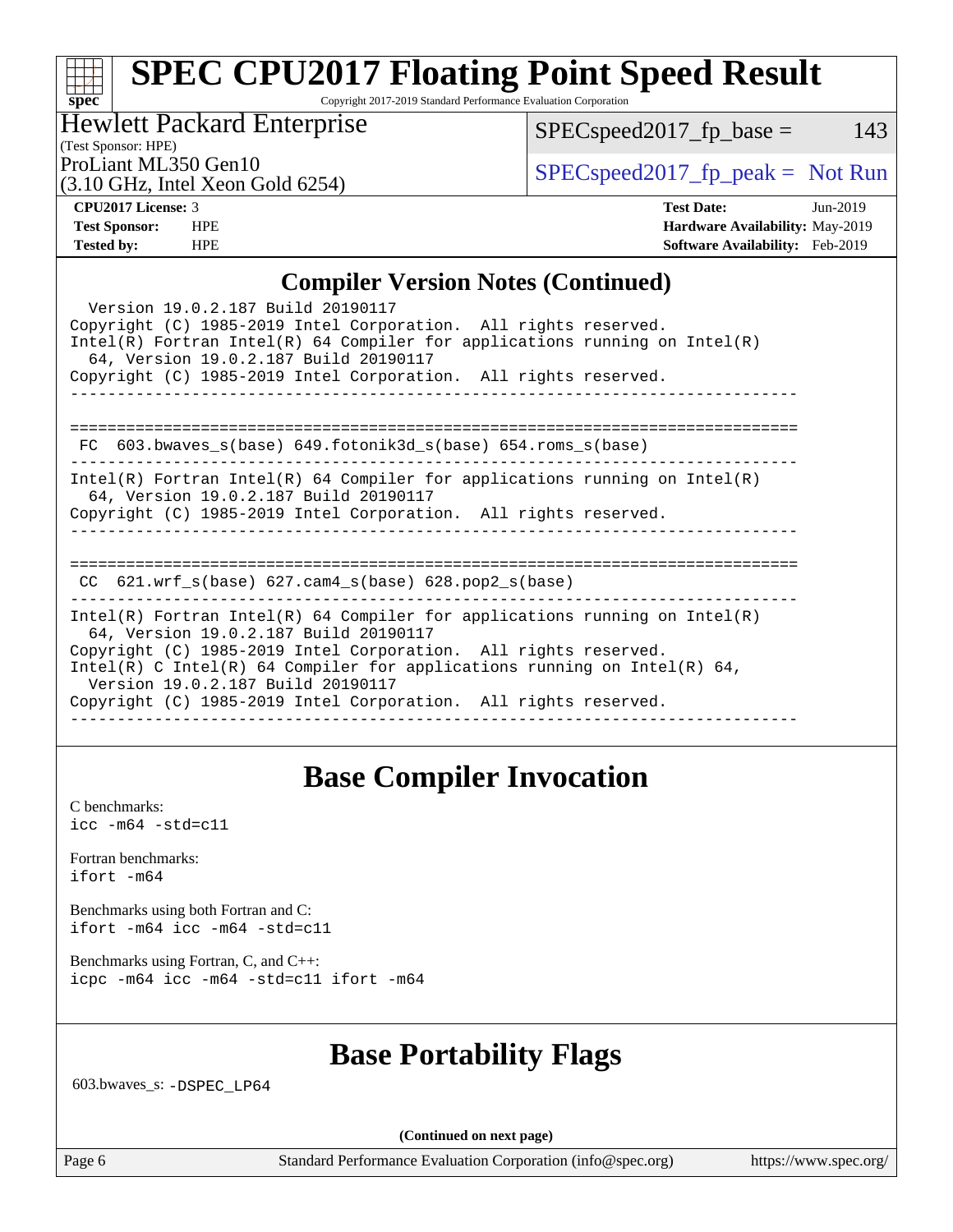# **[SPEC CPU2017 Floating Point Speed Result](http://www.spec.org/auto/cpu2017/Docs/result-fields.html#SPECCPU2017FloatingPointSpeedResult)**

Copyright 2017-2019 Standard Performance Evaluation Corporation

## Hewlett Packard Enterprise

(3.10 GHz, Intel Xeon Gold 6254)

 $SPEC speed2017<sub>fp</sub> base = 143$ 

(Test Sponsor: HPE)

ProLiant ML350 Gen10  $SPEC speed2017_fp\_peak = Not Run$ 

**[spec](http://www.spec.org/)**

**[CPU2017 License:](http://www.spec.org/auto/cpu2017/Docs/result-fields.html#CPU2017License)** 3 **[Test Date:](http://www.spec.org/auto/cpu2017/Docs/result-fields.html#TestDate)** Jun-2019 **[Test Sponsor:](http://www.spec.org/auto/cpu2017/Docs/result-fields.html#TestSponsor)** HPE **[Hardware Availability:](http://www.spec.org/auto/cpu2017/Docs/result-fields.html#HardwareAvailability)** May-2019 **[Tested by:](http://www.spec.org/auto/cpu2017/Docs/result-fields.html#Testedby)** HPE **[Software Availability:](http://www.spec.org/auto/cpu2017/Docs/result-fields.html#SoftwareAvailability)** Feb-2019

# **[Base Portability Flags \(Continued\)](http://www.spec.org/auto/cpu2017/Docs/result-fields.html#BasePortabilityFlags)**

 607.cactuBSSN\_s: [-DSPEC\\_LP64](http://www.spec.org/cpu2017/results/res2019q3/cpu2017-20190708-16037.flags.html#suite_basePORTABILITY607_cactuBSSN_s_DSPEC_LP64) 619.lbm\_s: [-DSPEC\\_LP64](http://www.spec.org/cpu2017/results/res2019q3/cpu2017-20190708-16037.flags.html#suite_basePORTABILITY619_lbm_s_DSPEC_LP64) 621.wrf\_s: [-DSPEC\\_LP64](http://www.spec.org/cpu2017/results/res2019q3/cpu2017-20190708-16037.flags.html#suite_basePORTABILITY621_wrf_s_DSPEC_LP64) [-DSPEC\\_CASE\\_FLAG](http://www.spec.org/cpu2017/results/res2019q3/cpu2017-20190708-16037.flags.html#b621.wrf_s_baseCPORTABILITY_DSPEC_CASE_FLAG) [-convert big\\_endian](http://www.spec.org/cpu2017/results/res2019q3/cpu2017-20190708-16037.flags.html#user_baseFPORTABILITY621_wrf_s_convert_big_endian_c3194028bc08c63ac5d04de18c48ce6d347e4e562e8892b8bdbdc0214820426deb8554edfa529a3fb25a586e65a3d812c835984020483e7e73212c4d31a38223) 627.cam4\_s: [-DSPEC\\_LP64](http://www.spec.org/cpu2017/results/res2019q3/cpu2017-20190708-16037.flags.html#suite_basePORTABILITY627_cam4_s_DSPEC_LP64) [-DSPEC\\_CASE\\_FLAG](http://www.spec.org/cpu2017/results/res2019q3/cpu2017-20190708-16037.flags.html#b627.cam4_s_baseCPORTABILITY_DSPEC_CASE_FLAG) 628.pop2\_s: [-DSPEC\\_LP64](http://www.spec.org/cpu2017/results/res2019q3/cpu2017-20190708-16037.flags.html#suite_basePORTABILITY628_pop2_s_DSPEC_LP64) [-DSPEC\\_CASE\\_FLAG](http://www.spec.org/cpu2017/results/res2019q3/cpu2017-20190708-16037.flags.html#b628.pop2_s_baseCPORTABILITY_DSPEC_CASE_FLAG) [-convert big\\_endian](http://www.spec.org/cpu2017/results/res2019q3/cpu2017-20190708-16037.flags.html#user_baseFPORTABILITY628_pop2_s_convert_big_endian_c3194028bc08c63ac5d04de18c48ce6d347e4e562e8892b8bdbdc0214820426deb8554edfa529a3fb25a586e65a3d812c835984020483e7e73212c4d31a38223) [-assume byterecl](http://www.spec.org/cpu2017/results/res2019q3/cpu2017-20190708-16037.flags.html#user_baseFPORTABILITY628_pop2_s_assume_byterecl_7e47d18b9513cf18525430bbf0f2177aa9bf368bc7a059c09b2c06a34b53bd3447c950d3f8d6c70e3faf3a05c8557d66a5798b567902e8849adc142926523472) 638.imagick\_s: [-DSPEC\\_LP64](http://www.spec.org/cpu2017/results/res2019q3/cpu2017-20190708-16037.flags.html#suite_basePORTABILITY638_imagick_s_DSPEC_LP64) 644.nab\_s: [-DSPEC\\_LP64](http://www.spec.org/cpu2017/results/res2019q3/cpu2017-20190708-16037.flags.html#suite_basePORTABILITY644_nab_s_DSPEC_LP64) 649.fotonik3d\_s: [-DSPEC\\_LP64](http://www.spec.org/cpu2017/results/res2019q3/cpu2017-20190708-16037.flags.html#suite_basePORTABILITY649_fotonik3d_s_DSPEC_LP64) 654.roms\_s: [-DSPEC\\_LP64](http://www.spec.org/cpu2017/results/res2019q3/cpu2017-20190708-16037.flags.html#suite_basePORTABILITY654_roms_s_DSPEC_LP64)

# **[Base Optimization Flags](http://www.spec.org/auto/cpu2017/Docs/result-fields.html#BaseOptimizationFlags)**

#### [C benchmarks](http://www.spec.org/auto/cpu2017/Docs/result-fields.html#Cbenchmarks):

[-xCORE-AVX512](http://www.spec.org/cpu2017/results/res2019q3/cpu2017-20190708-16037.flags.html#user_CCbase_f-xCORE-AVX512) [-ipo](http://www.spec.org/cpu2017/results/res2019q3/cpu2017-20190708-16037.flags.html#user_CCbase_f-ipo) [-O3](http://www.spec.org/cpu2017/results/res2019q3/cpu2017-20190708-16037.flags.html#user_CCbase_f-O3) [-no-prec-div](http://www.spec.org/cpu2017/results/res2019q3/cpu2017-20190708-16037.flags.html#user_CCbase_f-no-prec-div) [-qopt-prefetch](http://www.spec.org/cpu2017/results/res2019q3/cpu2017-20190708-16037.flags.html#user_CCbase_f-qopt-prefetch) [-ffinite-math-only](http://www.spec.org/cpu2017/results/res2019q3/cpu2017-20190708-16037.flags.html#user_CCbase_f_finite_math_only_cb91587bd2077682c4b38af759c288ed7c732db004271a9512da14a4f8007909a5f1427ecbf1a0fb78ff2a814402c6114ac565ca162485bbcae155b5e4258871) [-qopt-mem-layout-trans=4](http://www.spec.org/cpu2017/results/res2019q3/cpu2017-20190708-16037.flags.html#user_CCbase_f-qopt-mem-layout-trans_fa39e755916c150a61361b7846f310bcdf6f04e385ef281cadf3647acec3f0ae266d1a1d22d972a7087a248fd4e6ca390a3634700869573d231a252c784941a8) [-qopenmp](http://www.spec.org/cpu2017/results/res2019q3/cpu2017-20190708-16037.flags.html#user_CCbase_qopenmp_16be0c44f24f464004c6784a7acb94aca937f053568ce72f94b139a11c7c168634a55f6653758ddd83bcf7b8463e8028bb0b48b77bcddc6b78d5d95bb1df2967) [-DSPEC\\_OPENMP](http://www.spec.org/cpu2017/results/res2019q3/cpu2017-20190708-16037.flags.html#suite_CCbase_DSPEC_OPENMP)

[-qopt-prefetch-issue-excl-hint](http://www.spec.org/cpu2017/results/res2019q3/cpu2017-20190708-16037.flags.html#user_CCbase_f-qopt-prefetch-issue-excl-hint) [-ansi-alias](http://www.spec.org/cpu2017/results/res2019q3/cpu2017-20190708-16037.flags.html#user_CCbase_f-ansi-alias) [-complex-limited-range](http://www.spec.org/cpu2017/results/res2019q3/cpu2017-20190708-16037.flags.html#user_CCbase_f-complex-limited-range)

#### [Fortran benchmarks](http://www.spec.org/auto/cpu2017/Docs/result-fields.html#Fortranbenchmarks):

[-DSPEC\\_OPENMP](http://www.spec.org/cpu2017/results/res2019q3/cpu2017-20190708-16037.flags.html#suite_FCbase_DSPEC_OPENMP) [-xCORE-AVX512](http://www.spec.org/cpu2017/results/res2019q3/cpu2017-20190708-16037.flags.html#user_FCbase_f-xCORE-AVX512) [-ipo](http://www.spec.org/cpu2017/results/res2019q3/cpu2017-20190708-16037.flags.html#user_FCbase_f-ipo) [-O3](http://www.spec.org/cpu2017/results/res2019q3/cpu2017-20190708-16037.flags.html#user_FCbase_f-O3) [-no-prec-div](http://www.spec.org/cpu2017/results/res2019q3/cpu2017-20190708-16037.flags.html#user_FCbase_f-no-prec-div) [-qopt-prefetch](http://www.spec.org/cpu2017/results/res2019q3/cpu2017-20190708-16037.flags.html#user_FCbase_f-qopt-prefetch) [-ffinite-math-only](http://www.spec.org/cpu2017/results/res2019q3/cpu2017-20190708-16037.flags.html#user_FCbase_f_finite_math_only_cb91587bd2077682c4b38af759c288ed7c732db004271a9512da14a4f8007909a5f1427ecbf1a0fb78ff2a814402c6114ac565ca162485bbcae155b5e4258871) [-qopt-mem-layout-trans=4](http://www.spec.org/cpu2017/results/res2019q3/cpu2017-20190708-16037.flags.html#user_FCbase_f-qopt-mem-layout-trans_fa39e755916c150a61361b7846f310bcdf6f04e385ef281cadf3647acec3f0ae266d1a1d22d972a7087a248fd4e6ca390a3634700869573d231a252c784941a8) [-qopenmp](http://www.spec.org/cpu2017/results/res2019q3/cpu2017-20190708-16037.flags.html#user_FCbase_qopenmp_16be0c44f24f464004c6784a7acb94aca937f053568ce72f94b139a11c7c168634a55f6653758ddd83bcf7b8463e8028bb0b48b77bcddc6b78d5d95bb1df2967) [-qopt-prefetch-issue-excl-hint](http://www.spec.org/cpu2017/results/res2019q3/cpu2017-20190708-16037.flags.html#user_FCbase_f-qopt-prefetch-issue-excl-hint) [-ansi-alias](http://www.spec.org/cpu2017/results/res2019q3/cpu2017-20190708-16037.flags.html#user_FCbase_f-ansi-alias) [-complex-limited-range](http://www.spec.org/cpu2017/results/res2019q3/cpu2017-20190708-16037.flags.html#user_FCbase_f-complex-limited-range) [-nostandard-realloc-lhs](http://www.spec.org/cpu2017/results/res2019q3/cpu2017-20190708-16037.flags.html#user_FCbase_f_2003_std_realloc_82b4557e90729c0f113870c07e44d33d6f5a304b4f63d4c15d2d0f1fab99f5daaed73bdb9275d9ae411527f28b936061aa8b9c8f2d63842963b95c9dd6426b8a)

[Benchmarks using both Fortran and C](http://www.spec.org/auto/cpu2017/Docs/result-fields.html#BenchmarksusingbothFortranandC):

[-xCORE-AVX512](http://www.spec.org/cpu2017/results/res2019q3/cpu2017-20190708-16037.flags.html#user_CC_FCbase_f-xCORE-AVX512) [-ipo](http://www.spec.org/cpu2017/results/res2019q3/cpu2017-20190708-16037.flags.html#user_CC_FCbase_f-ipo) [-O3](http://www.spec.org/cpu2017/results/res2019q3/cpu2017-20190708-16037.flags.html#user_CC_FCbase_f-O3) [-no-prec-div](http://www.spec.org/cpu2017/results/res2019q3/cpu2017-20190708-16037.flags.html#user_CC_FCbase_f-no-prec-div) [-qopt-prefetch](http://www.spec.org/cpu2017/results/res2019q3/cpu2017-20190708-16037.flags.html#user_CC_FCbase_f-qopt-prefetch) [-ffinite-math-only](http://www.spec.org/cpu2017/results/res2019q3/cpu2017-20190708-16037.flags.html#user_CC_FCbase_f_finite_math_only_cb91587bd2077682c4b38af759c288ed7c732db004271a9512da14a4f8007909a5f1427ecbf1a0fb78ff2a814402c6114ac565ca162485bbcae155b5e4258871) [-qopt-mem-layout-trans=4](http://www.spec.org/cpu2017/results/res2019q3/cpu2017-20190708-16037.flags.html#user_CC_FCbase_f-qopt-mem-layout-trans_fa39e755916c150a61361b7846f310bcdf6f04e385ef281cadf3647acec3f0ae266d1a1d22d972a7087a248fd4e6ca390a3634700869573d231a252c784941a8) [-qopenmp](http://www.spec.org/cpu2017/results/res2019q3/cpu2017-20190708-16037.flags.html#user_CC_FCbase_qopenmp_16be0c44f24f464004c6784a7acb94aca937f053568ce72f94b139a11c7c168634a55f6653758ddd83bcf7b8463e8028bb0b48b77bcddc6b78d5d95bb1df2967) [-DSPEC\\_OPENMP](http://www.spec.org/cpu2017/results/res2019q3/cpu2017-20190708-16037.flags.html#suite_CC_FCbase_DSPEC_OPENMP) [-qopt-prefetch-issue-excl-hint](http://www.spec.org/cpu2017/results/res2019q3/cpu2017-20190708-16037.flags.html#user_CC_FCbase_f-qopt-prefetch-issue-excl-hint) [-ansi-alias](http://www.spec.org/cpu2017/results/res2019q3/cpu2017-20190708-16037.flags.html#user_CC_FCbase_f-ansi-alias) [-complex-limited-range](http://www.spec.org/cpu2017/results/res2019q3/cpu2017-20190708-16037.flags.html#user_CC_FCbase_f-complex-limited-range) [-nostandard-realloc-lhs](http://www.spec.org/cpu2017/results/res2019q3/cpu2017-20190708-16037.flags.html#user_CC_FCbase_f_2003_std_realloc_82b4557e90729c0f113870c07e44d33d6f5a304b4f63d4c15d2d0f1fab99f5daaed73bdb9275d9ae411527f28b936061aa8b9c8f2d63842963b95c9dd6426b8a)

[Benchmarks using Fortran, C, and C++:](http://www.spec.org/auto/cpu2017/Docs/result-fields.html#BenchmarksusingFortranCandCXX)

[-xCORE-AVX512](http://www.spec.org/cpu2017/results/res2019q3/cpu2017-20190708-16037.flags.html#user_CC_CXX_FCbase_f-xCORE-AVX512) [-ipo](http://www.spec.org/cpu2017/results/res2019q3/cpu2017-20190708-16037.flags.html#user_CC_CXX_FCbase_f-ipo) [-O3](http://www.spec.org/cpu2017/results/res2019q3/cpu2017-20190708-16037.flags.html#user_CC_CXX_FCbase_f-O3) [-no-prec-div](http://www.spec.org/cpu2017/results/res2019q3/cpu2017-20190708-16037.flags.html#user_CC_CXX_FCbase_f-no-prec-div) [-qopt-prefetch](http://www.spec.org/cpu2017/results/res2019q3/cpu2017-20190708-16037.flags.html#user_CC_CXX_FCbase_f-qopt-prefetch) [-ffinite-math-only](http://www.spec.org/cpu2017/results/res2019q3/cpu2017-20190708-16037.flags.html#user_CC_CXX_FCbase_f_finite_math_only_cb91587bd2077682c4b38af759c288ed7c732db004271a9512da14a4f8007909a5f1427ecbf1a0fb78ff2a814402c6114ac565ca162485bbcae155b5e4258871) [-qopt-mem-layout-trans=4](http://www.spec.org/cpu2017/results/res2019q3/cpu2017-20190708-16037.flags.html#user_CC_CXX_FCbase_f-qopt-mem-layout-trans_fa39e755916c150a61361b7846f310bcdf6f04e385ef281cadf3647acec3f0ae266d1a1d22d972a7087a248fd4e6ca390a3634700869573d231a252c784941a8) [-qopenmp](http://www.spec.org/cpu2017/results/res2019q3/cpu2017-20190708-16037.flags.html#user_CC_CXX_FCbase_qopenmp_16be0c44f24f464004c6784a7acb94aca937f053568ce72f94b139a11c7c168634a55f6653758ddd83bcf7b8463e8028bb0b48b77bcddc6b78d5d95bb1df2967) [-DSPEC\\_OPENMP](http://www.spec.org/cpu2017/results/res2019q3/cpu2017-20190708-16037.flags.html#suite_CC_CXX_FCbase_DSPEC_OPENMP) [-qopt-prefetch-issue-excl-hint](http://www.spec.org/cpu2017/results/res2019q3/cpu2017-20190708-16037.flags.html#user_CC_CXX_FCbase_f-qopt-prefetch-issue-excl-hint) [-ansi-alias](http://www.spec.org/cpu2017/results/res2019q3/cpu2017-20190708-16037.flags.html#user_CC_CXX_FCbase_f-ansi-alias) [-complex-limited-range](http://www.spec.org/cpu2017/results/res2019q3/cpu2017-20190708-16037.flags.html#user_CC_CXX_FCbase_f-complex-limited-range) [-nostandard-realloc-lhs](http://www.spec.org/cpu2017/results/res2019q3/cpu2017-20190708-16037.flags.html#user_CC_CXX_FCbase_f_2003_std_realloc_82b4557e90729c0f113870c07e44d33d6f5a304b4f63d4c15d2d0f1fab99f5daaed73bdb9275d9ae411527f28b936061aa8b9c8f2d63842963b95c9dd6426b8a)

The flags files that were used to format this result can be browsed at <http://www.spec.org/cpu2017/flags/HPE-ic19.0u1-flags-linux64.html> <http://www.spec.org/cpu2017/flags/HPE-Platform-Flags-Intel-V1.2-CLX-revB.html>

You can also download the XML flags sources by saving the following links: <http://www.spec.org/cpu2017/flags/HPE-ic19.0u1-flags-linux64.xml> <http://www.spec.org/cpu2017/flags/HPE-Platform-Flags-Intel-V1.2-CLX-revB.xml>